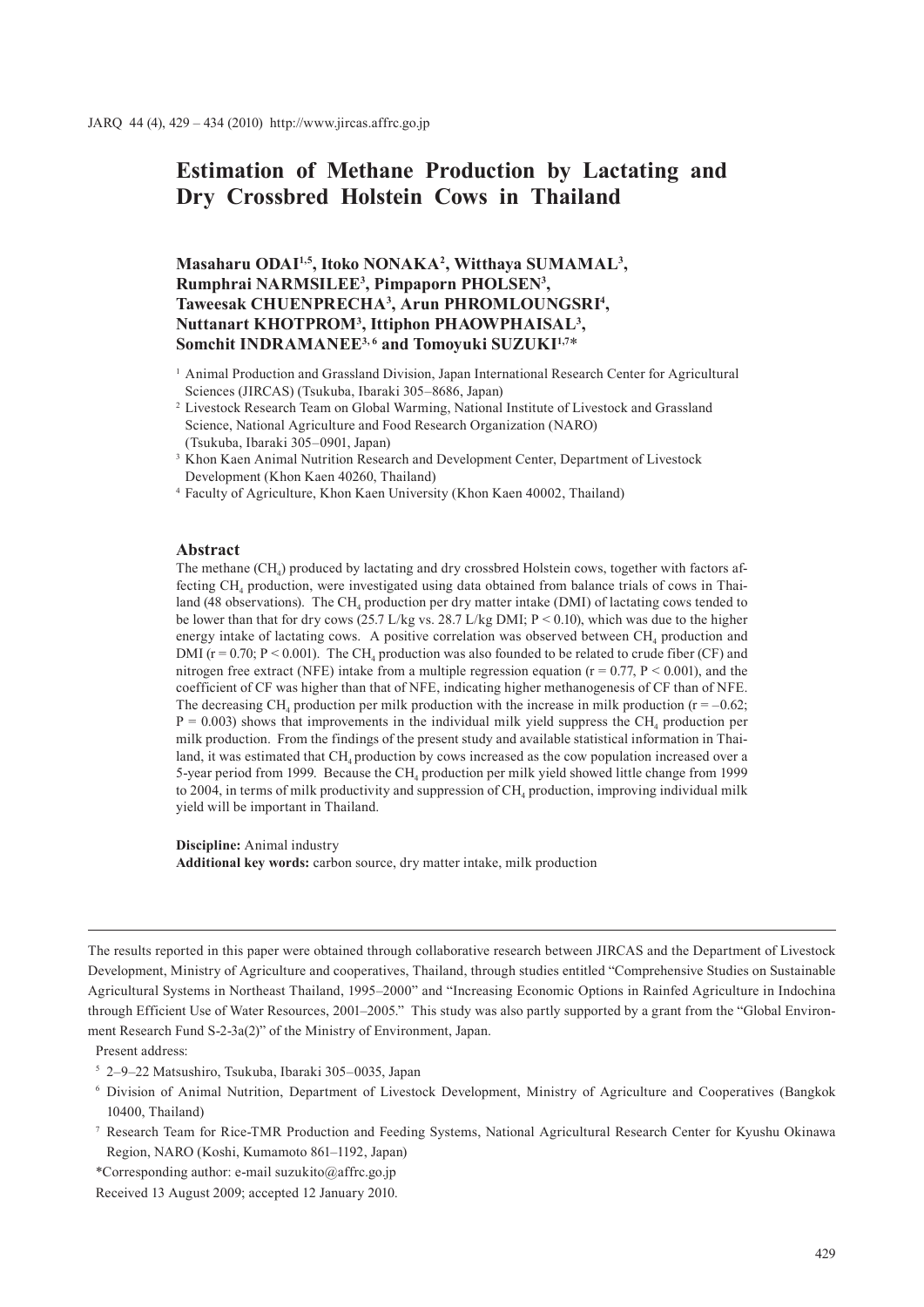#### **Introduction**

The global warming potential of methane  $(CH<sub>4</sub>)$  is 21 times greater than that of carbon dioxide  $(CO<sub>2</sub>)$ , and enteric fermentation in ruminants accounts for 16% of anthropogenic CH $\mu$  emissions<sup>12</sup>. The Intergovernmental Panel on Climate Change (IPCC)<sup>13</sup> has proposed two methods (Tier 2 and Tier 3) for estimating anthropogenic CH<sub>4</sub> emissions in countries with large livestock populations. However, according to Kebreab et al.<sup>16</sup>, the prediction accuracy of the Tier 2 method is insufficient due to the use of a fixed  $CH<sub>4</sub>$  conversion factor (MCF; expressed as the percentage of  $CH<sub>4</sub>$  production per gross energy intake). For the Tier 3 method, more detailed data derived from direct experimental measurement is required<sup>13</sup>. In Southeast Asia, the demand for meat and milk is projected to increase<sup>8</sup>. However, compared to Western countries, the direct measurement of enteric  $CH<sub>4</sub>$  production by ruminants is limited.

Integrated dairy farming in Thailand resulted from a collaboration project between the Thai and Danish governments in the 1960s. In 2004, the population of dairy cattle and lactating dairy cows reached 408,000 and 165,000 heads, respectively<sup>11</sup>. The enteric CH<sub>4</sub> production in Thailand has also been increasing and is projected to have grown: it was 13.0 and 10.4 million ton (Mt)  $CO<sub>2</sub>$ eq in 1990 and 2000 and is projected to be 13.3 and 16.1 Mt  $CO<sub>2</sub>$  eq in 2010 and 2020, respectively<sup>7</sup>. Dairy cows in Thailand are mainly crossbreeds of Holstein and native Thai cattle: compared to purebred Holstein, they have a smaller body size, lower milk yield and greater resistance to heat stress and parasitic infections. Dairy farms are mainly distributed in the central, northern and northeastern regions of Thailand. Tropical grasses such as ruzi grass (*Brachiaria ruziziensis*) and guinea grass (*Panicum maximum*) are mainly used as roughage in dairy farms, except in some parts of the central region where corn silage is predominantly used. Additionally, rice straw is an important source of roughage in regions with extremely low rainfall in the dry season, such as the northeastern region.

JIRCAS and the Department of Livestock Development developed a respiration calorimeter with a ventilated face mask for large ruminants<sup>15</sup> at the Khon Kaen Animal Nutrition Research and Development Center (KKANRDC). The objective of this study was to evaluate the  $CH<sub>4</sub>$  produced by lactating and dry cows in Thailand, and to consider the factors affecting  $CH<sub>4</sub>$  production using data obtained from the balance trials at KKANRDC.

#### **Materials and methods**

Data were collected from 20 observations of multiparous lactating cows and 28 observations of dry cows (Holstein  $\times$  native Thai cattle) from 4 experiments that involved 11 treatments: The details of experiments 2 and 4 can be obtained from the study by Odai et al.<sup>21,22</sup>, and those for experiments 1 and 3 were not published (Table 1). In addition to the feed listed in Table 1, 100 g of mineral and vitamin premix was fed per day to the cows in experiments 1 and 2, with 70 g per day of the premix fed to the cows in experiments 3 and 4. The mineral and vitamin premix contained 150,000 IU vitamin A; 30,000 IU vitamin D<sub>3</sub>; 100 IU vitamin E; 11.81 g Na; 18.22 g Cl; 330.00 g Ca; 171.32 g P; 1.03 g S; 1.20 g Zn; 499.3 mg Fe; 6.03 g Mg; 15.10 mg Co; 205.30 mg Cu; 15.30 mg I; 499.50 mg Mn; 7.00 mg Se; 5.00 mg Mo; and 4.70 mg K in 1 kg of feed as fed. All the roughage used was produced in northeast Thailand, and the concentrate was purchased from the dairy cooperative in Khon Kaen Province. Cows were fed *ad libitum*, except in experiment 4, when they were given feed equivalent to 1.7% of their body weight on a dry matter (DM) basis. The feed used for the experiments, except that used in experiment 4, was formulated according to the Japanese feeding standard<sup>1</sup> to fulfill total digestible nutrients and crude protein (CP) requirements. Cows were fed in individual pens and had free access to water. Experiments 1, 2 and 3 consisted of a 15-d adaptation period and a 5-d data collection period, whereas experiment 4 consisted of a 7-d adaptation period and a 5-d data collection period. During the 5-d data collection period, the oxygen expenditure, and the  $CO<sub>2</sub>$  and  $CH<sub>4</sub>$  produced by the experimental cows were measured 7 times per day for a duration of 6 min each time, by using the face-mask method<sup>15</sup>, and the orts, feces and urine were also collected daily. Lactating cows were milked twice daily in their individual pens. Milk samples were collected during each milking session and were refrigerated at 4°C until analysis. All animals were cared for according to the guide for the care and use of experimental animals by Curtis and Nimz<sup>5</sup>.

The  $CH<sub>4</sub>$  volume, measured in liters, was converted to kilojoule and gram by multiplying it with the factors 39.54 and 0.716, respectively<sup>3</sup>. The collected orts, urine and feces were pooled separately for each cow during each trial period. Samples of the feed and the collected ort and feces were dried (60°C, 48 h) for chemical analysis. The DM, ash, ether extract, and crude fiber (CF) contents of the feed, ort and feces samples were determined according to the methods described by the Association of Official Analytical Chemists (AOAC)<sup>2</sup>. The nitrogen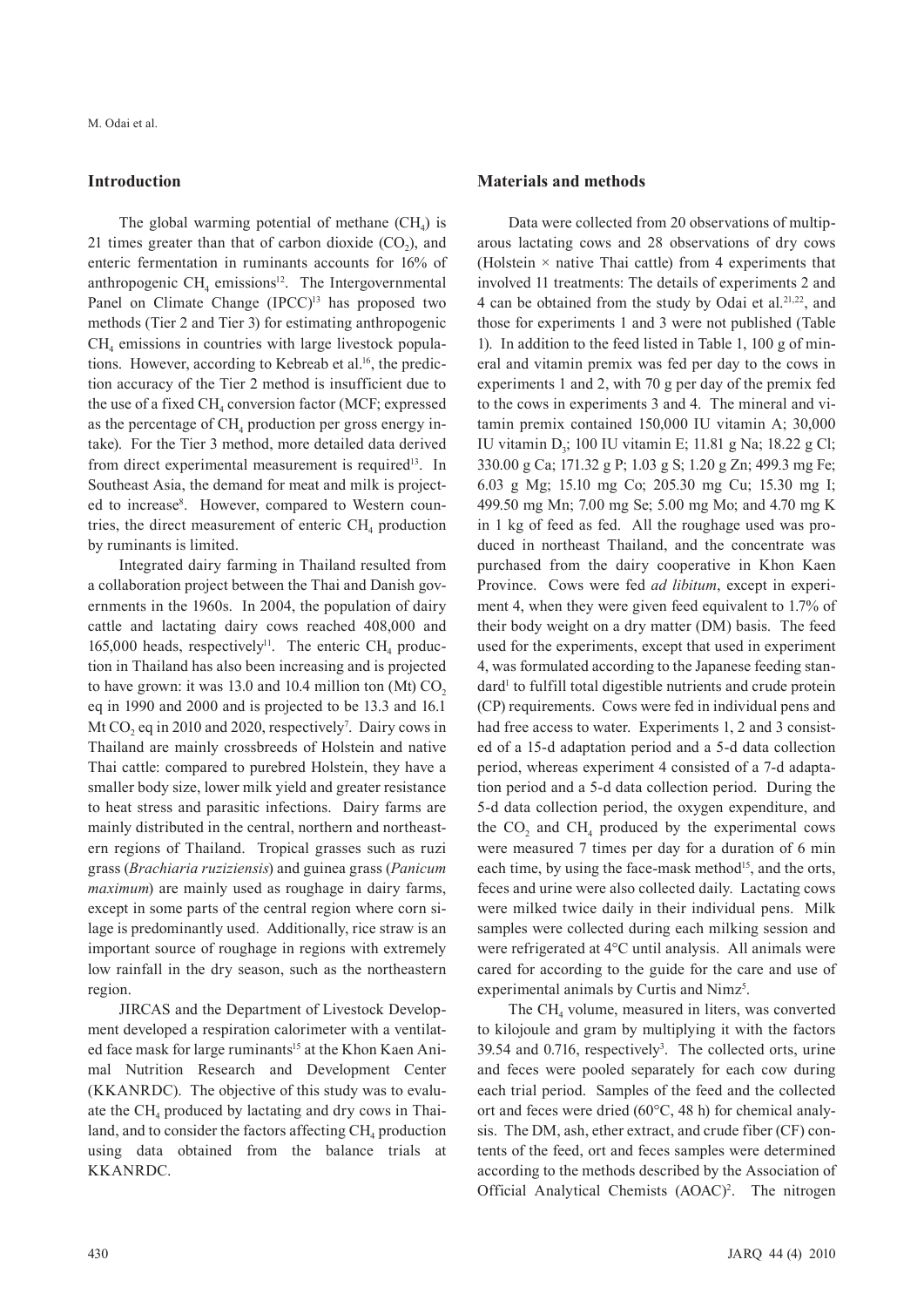content of the feed, ort, feces, and urine samples was also determined according to AOAC methods<sup>2</sup>. The energy content of the feed, ort, feces, urine, and milk samples was determined using an adiabatic calorimeter (CA-4PJ; Shimadzu, Kyoto, Japan), and the fat, protein and lactose contents of the milk samples were measured using the Milko-Scan (133B; Foss, Hillerød, Denmark).

Simple and multiple regression analyses were performed using the PROC REG of SAS<sup>23</sup>. Analysis of variance was performed to analyze the data on  $CH<sub>4</sub>$  production, with cow status as a factor, using the PROC GLM.

#### **Results and discussion**

The daily  $CH<sub>4</sub>$  production of lactating cows was significantly higher than that of dry cows (262.7 L/d vs. 153.0 L/d;  $P < 0.01$ ) since the lactating cows consumed around twice the amount of DM as compared to the dry cows (10.2 kg vs. 5.3 kg; Table 2). However, when the  $CH<sub>4</sub>$  production was corrected for DM intake (DMI), it tended to be lower for lactating cows than for dry cows (25.7 L/kg vs. 28.7 L/kg DMI; P < 0.10; Table 2). Moe and Tyrell<sup>20</sup> have reported that the fermentation of structural carbohydrate produces more  $CH<sub>4</sub>$  than that of nonstructural carbohydrate. In addition, Kurihara et al.<sup>17</sup> found that  $CH<sub>4</sub>$  production increased as the forage-toconcentrate ratio increased. Therefore, lower  $CH<sub>4</sub>$  production per DMI by lactating cows in the present study would result from a lower CF content (13.7% of DM vs. 31.1% of DM) and a lower forage- to-concentrate ratio in the ration, as compared to dry cows (Tables 1 and 2). Shibata et al.<sup>24</sup> obtained similar results for lactating and dry cows (27.2 L/kg and 33.8 L/kg of DMI, respectively).

The daily  $CH<sub>4</sub>$  production by lactating cows observed in the present study at 263 L/d was lower than the reported values in Japan<sup>24</sup> and North America<sup>20</sup> (464 L/d) and 346 L/d, respectively). The CH<sub>4</sub> production by dry cows in this study was also lower than that observed in Japan<sup>24</sup> (153 L/d vs. 268 L/d). One of the reasons for this difference may be explained by the measurement method. The data in the present study were obtained by using the face-mask method, while the data in the literature cited were obtained by using a whole-body open-circuit respiration chamber. Liang et al.<sup>18</sup> showed that the heat production measured using the face-mask method was 9% lower than that measured using the respiration chamber, and Johnson  $&$  Johnson<sup>14</sup> also mentioned this underestimation. Thus,  $CH<sub>4</sub>$  production measured by the facemask method would also be lower than that measured using the respiration chamber. Even if this 9% underestimation is accounted for in  $CH<sub>4</sub>$  production, the levels of daily  $CH<sub>4</sub>$  production observed in the present study will be lower than those in the cited literature. Another one of the reasons is cattle breed. The main dairy breed used in Japan and North America is Holstein (Holstein-Friesian), but crossbreeds of Holstein and native cattle were used in this study. This crossbreed is most commonly used in Thailand, which has a smaller body size and lower DMI and milk production compared to purebred Holstein cows. Therefore, the difference in the measurement method and in the dairy breed probably resulted in the lower  $CH<sub>4</sub>$  production observed in the pres-

**Table 1. Number of cows and feed formula used in the present study**

| Exp. no.      | Cow status Treatment |   | $\mathbf n$    | Feed formula <sup><math>1,2</math></sup>                          |
|---------------|----------------------|---|----------------|-------------------------------------------------------------------|
|               | Lactating            |   | 5.             | 21% CVH, 40% RS, 12% SBM, 10% DC, 10% RB, and 7% CCM <sup>3</sup> |
|               |                      | ↑ | 5.             | 44% CVH, 5% SBM, 11% DC, 23% CSC, 11% RB, and 7% CCM <sup>3</sup> |
| $\mathcal{L}$ | Lactating            |   | 5              | 21% CVH, 40% RS, 12% SBM, 10% DC, 10% RB, and 7% CCM <sup>3</sup> |
|               |                      | ↑ | 5.             | 40% CS, 15% SBM, 10% DC, 15% CSC, 11% RB, and 9% CCM <sup>3</sup> |
| 3             | Drv                  |   | $\overline{4}$ | 92% CSS and 8% SBM <sup>4</sup>                                   |
|               |                      |   | 4              | 82% CSS and 18% SBM <sup>4</sup>                                  |
|               |                      |   | $\overline{4}$ | 59% CSS, 5% SBM and 36% DBG <sup>4</sup>                          |
| 4             | Drv                  |   | $\overline{4}$ | $100\%$ RGH <sup>4</sup>                                          |
|               |                      | 2 | $\overline{4}$ | 93% RGH and 7% SBM <sup>4</sup>                                   |
|               |                      |   | $\overline{4}$ | 86% RGH and 14% SBM <sup>4</sup>                                  |
|               |                      |   | 4              | 78% RGH and 22% SBM <sup>4</sup>                                  |

1 : Percentages of feed formula are given on a dry matter basis.

2 : RGH: Ruzi grass hay, CVH: Cavalcade hay, RS: Rice straw, CS: Corn silage, CSS: Corn stover silage, SBM: Soy bean meal, DC: Dried corn, CSC: Cassava chip, RB: Rice bran, CCM: Coconut meal, DBG: Dried brewer's grain.

<sup>3</sup>: 100 g/head/d of vitamin and mineral premix was included in the feed.

4 : 70 g/head/d of vitamin and mineral premix was included in the feed.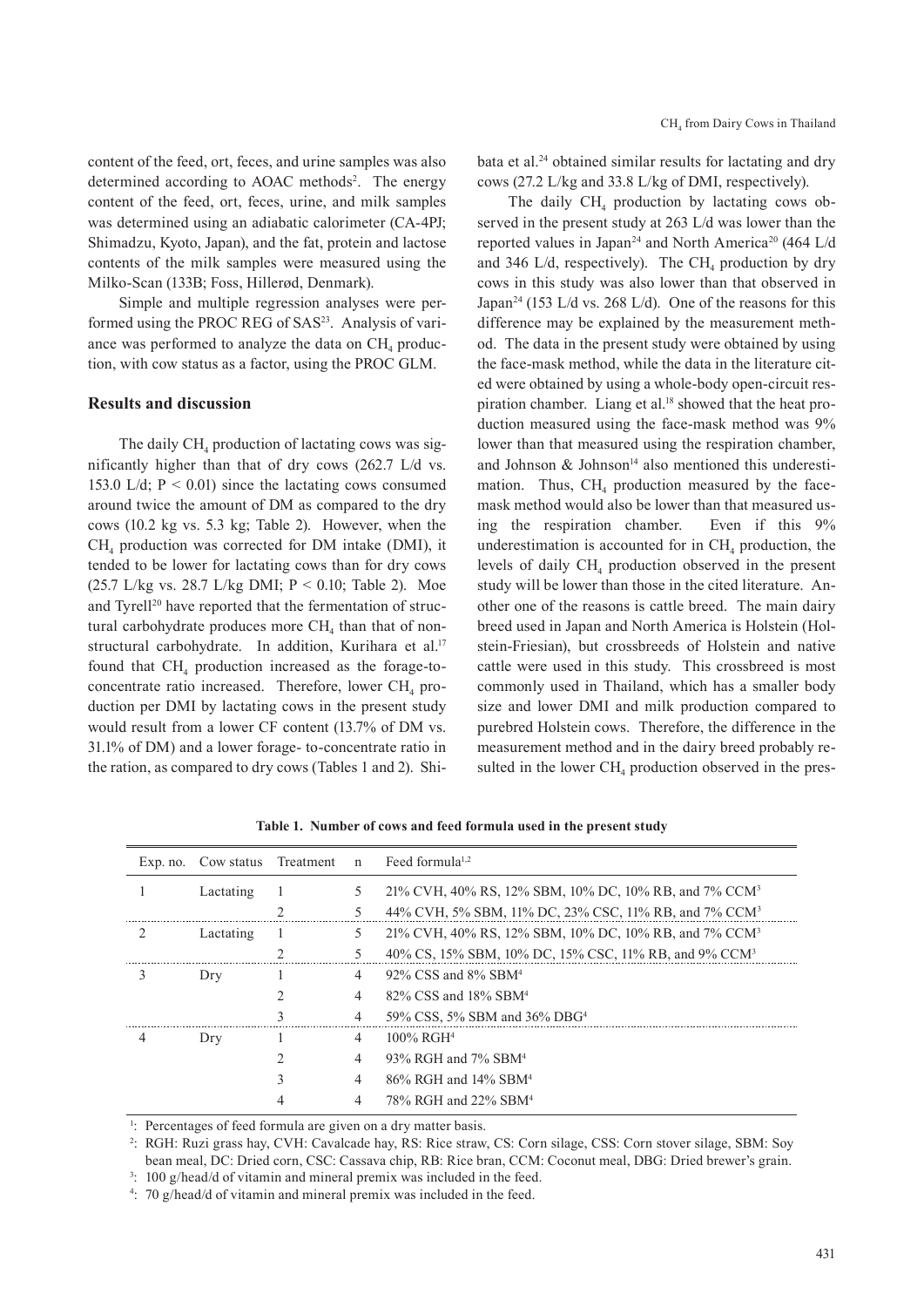M. Odai et al.

ent study.

The CH<sub>4</sub> production, corrected for the DMI, measured in the present study was similar in lactating cows (25.7 L/kg DMI vs. 27.2 L/kg DMI) but was lower in dry cows (28.7 L/kg DMI vs. 33.8 L/kg DMI) when compared to the results obtained in a Japanese study<sup>24</sup>. Hindrichsen et al.<sup>9</sup> compared the *in vitro*  $CH<sub>4</sub>$  production during the fermentation of lignified fiber with that of non-lignified fiber, and found that lower fiber digestibility resulted in lower  $CH<sub>4</sub>$  production. The dry cows in the present study were fed tropical grass, rice straw or corn stover silage, whereas the dry cows in the study conducted by Shibata et al.24 were mainly fed temperate grasses. Fiber digestibility has been reported to be generally lower for tropical grasses with a C4 photosynthetic pathway than for temperate grasses with a C3 photosynthetic pathway<sup>4</sup>. Therefore, it was considered that in the present study, the  $CH<sub>4</sub>$ production, corrected for the DMI, of dry cows was lower than that reported by Shibata et al.<sup>24</sup> due to lower fiber digestibility.

In order to estimate enteric  $CH<sub>4</sub>$  production using

the Tier 2 method, the IPCC<sup>13</sup> has recommended an MCF of  $6.5 \pm 1.0\%$  for dairy cows and their young in case country-specific data on MCF is unavailable. The MCF of lactating and dry cows in the present study was within the range recommended by the IPCC<sup>13</sup> (Table 2). Additionally, when the 9% difference in the results of the present and other studies was taken into consideration, the MCF of lactating and dry cows was 6.3% and 7.3%, respectively, both within the range recommended by the IPCC13.

 $CH<sub>4</sub>$  production was significantly influenced by CP, CF and nitrogen-free extract (NFE) intake (Equations 1 and 2; Table 3). The coefficient of CF intake was higher than that of NFE intake in equations 1 and 2, indicating that fiber carbohydrate has a higher methane-producing capacity than non-fiber carbohydrate. Moe and Tyrell<sup>20</sup> also found  $CH<sub>4</sub>$  production to be significantly related to the non-fiber carbohydrate, hemicellulose and cellulose by multiple regression analysis, and they also observed a higher coefficient for the fiber than for the nonfiber component in the regression equation. Regression analysis

|                  |                                                   |           |           | Lactating cows |       |                          |           |       |       |
|------------------|---------------------------------------------------|-----------|-----------|----------------|-------|--------------------------|-----------|-------|-------|
|                  |                                                   | Mean      | <b>SD</b> | Min            | Max   | Mean                     | <b>SD</b> | Min   | Max   |
| Feed             |                                                   |           |           |                |       |                          |           |       |       |
| $OM^{\dagger}$   | $\%DM$                                            | 93.2      | 1.6       | 90.4           | 95.0  | 92.5                     | 2.5       | 85.6  | 96.8  |
| CP               | $\%DM$                                            | 13.9      | 2.0       | 11.2           | 18.0  | 10.4                     | 4.2       | 3.2   | 15.7  |
| EE               | $\%DM$                                            | 3.1       | 0.8       | 1.9            | 4.0   | 1.8                      | 1.1       | 1.1   | 4.2   |
| CF               | $\%DM$                                            | 13.7      | 2.8       | 9.8            | 17.8  | 31.1                     | 6.3       | 22.2  | 39.7  |
| <b>NFE</b>       | $\%DM$                                            | 62.5      | 3.5       | 56.2           | 69.0  | 49.4                     | 1.7       | 46.7  | 52.4  |
| <b>ME</b>        | MJ/kgDM                                           | 10.7      | 0.8       | 9.0            | 12.1  | 8.2                      | 1.1       | 5.6   | 10.1  |
| Body weight      | kg                                                | 424.5     | 54.6      | 375.5          | 532.5 | 373.9                    | 44.6      | 283.0 | 461.0 |
| Intake           |                                                   |           |           |                |       |                          |           |       |       |
| <b>DM</b>        | kg/d                                              | 10.2      | 1.2       | 6.8            | 12.2  | 5.3                      | 0.7       | 4.1   | 6.6   |
| <b>GE</b>        | MJ/d                                              | 183.4     | 20.9      | 125.2          | 215.5 | 92.5                     | 13.0      | 66.5  | 117.7 |
| <b>ME</b>        | MJ/d                                              | 107.8     | 11.5      | 72.5           | 122.2 | 43.9                     | 8.6       | 24.7  | 61.0  |
| Milk production  | kg/d                                              | 13.6      | 2.3       | 9.7            | 17.1  | $\qquad \qquad -$        |           |       |       |
| Milk composition |                                                   |           |           |                |       |                          |           |       |       |
| Fat              | $\frac{0}{0}$                                     | 3.8       | 0.8       | 1.8            | 4.7   |                          |           |       |       |
| Protein          | $\frac{0}{0}$                                     | 3.1       | 0.3       | 2.7            | 3.7   | $\overline{\phantom{0}}$ |           |       |       |
| Lactose          | $\frac{0}{0}$                                     | 4.6       | 0.3       | 4.1            | 5.1   |                          |           |       |       |
| $CH4$ production | $\mathop{\rm L}\nolimits/\mathop{\rm d}\nolimits$ | $262.7**$ | 80.5      | 125.5          | 390.2 | 153.0                    | 28.5      | 84.3  | 203.0 |
|                  | L/kgDMI/d                                         | 25.7      | 6.6       | 12.5           | 35.2  | $28.7^{+}$               | 4.8       | 18.5  | 38.3  |
|                  | MJ/100MJGE/d                                      | 5.6       | 1.5       | 2.7            | 7.8   | $6.6*$                   | 1.2       | 4.2   | 9.0   |

**Table 2. Mean and range of feed chemical contents, body weight, intake, milk production and composition, and methane production**

† OM: Organic matter, CP: Crude protein, EE: Ethel extract, CF: Crude fiber, NFE: Nitrogen free extract, ME: Metabolizable energy, DM: Dry matter, GE: Gross energy, DMI: DM intake.

 $\div: P < 0.10, \div: P < 0.05, \div: P < 0.01.$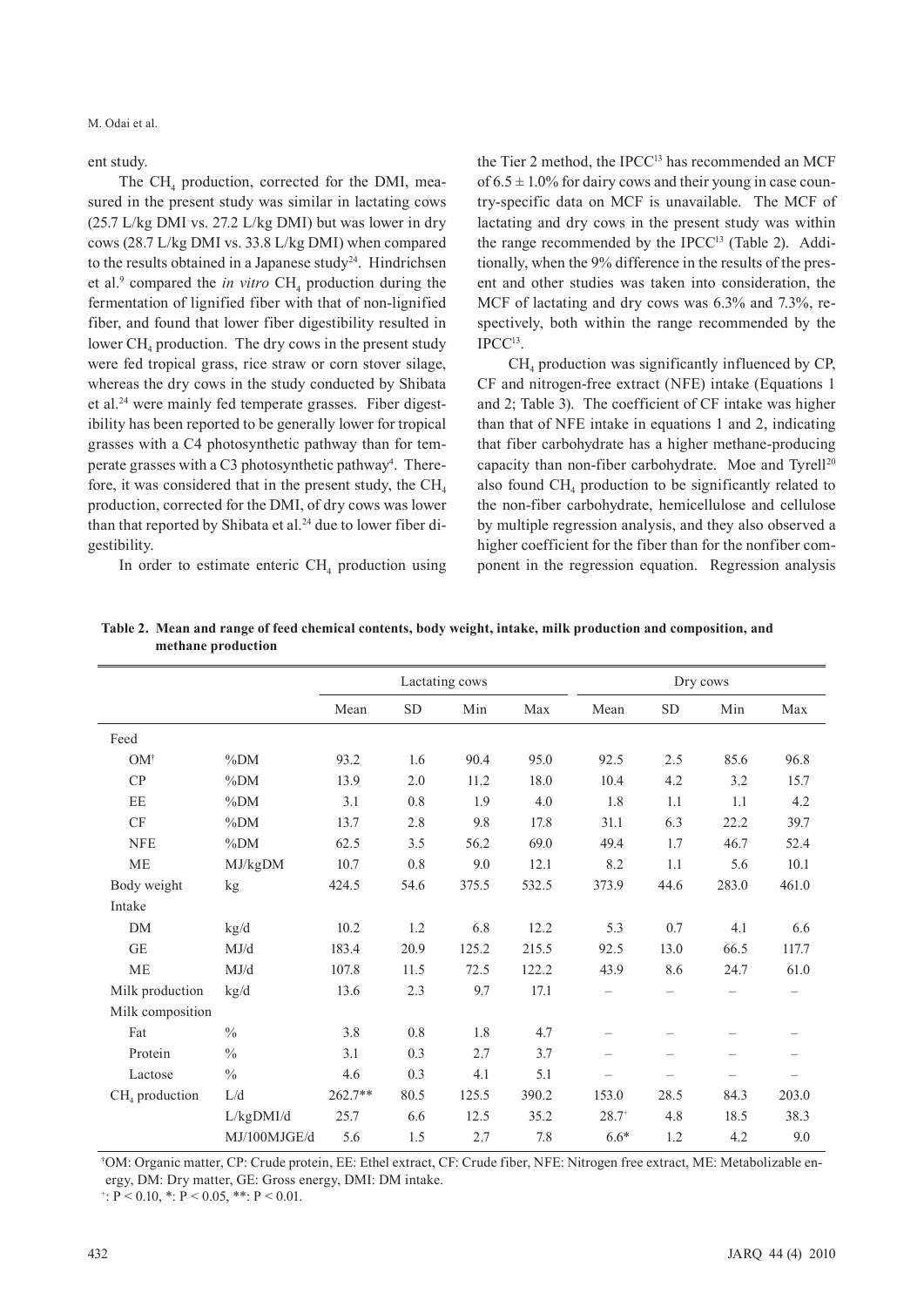showed a significant positive relationship between  $CH<sub>4</sub>$ production and DMI or the metabolizable energy intake (MEI) (Equations 3 and 4). However, the determination coefficient of the equation using only DMI was lower than for the other equations (Equations 1, 2 and 4). This positive regression between  $CH<sub>4</sub>$  production and DMI has also been reported by Shibata et al.<sup>24</sup>, Mills et al.<sup>19</sup> and Ellis et al. $\degree$ ; moreover, Mills et al. $\degree$  and Ellis et al. $\degree$  have also reported positive regression between CH<sub>4</sub> production and MEI. Kurihara et al.<sup>17</sup> found that  $CH<sub>4</sub>$  production per kilogram of milk yield was inversely proportional to milk production. In the present study, a negative linear regression was found between  $CH<sub>4</sub>$  production per kilogram of milk yield and milk production (Equation 5). This equation indicated that the  $CH<sub>4</sub>$  production per kilogram of milk yield was lower for cows with a high milk yield than

for cows with a low milk yield. Therefore, the  $CH<sub>4</sub>$  production from a dairy farm will be reduced by increasing the individual milk yield and reducing the number of cows, without any reduction in the milk production on the farm.

The estimated regional production of  $CH<sub>4</sub>$  in 1999 and 2004 is shown in Table 4. These estimates were calculated using  $CH_4$  production per head (Table 2) or Equation 5 in Table 3, and the statistical data on the cow population and milk production, both sources obtained from the Information Technology Center<sup>10,11</sup>. Regional milk production for all regions increased over the five years from 1999 to 2004. This was due to an increase in the number of lactating cows, rather than to an improvement in the milk production of individual cows. Consequently, the estimated CH<sub>4</sub> production in 2004 was 1.4 times high-

| Table 3. Regression of methane production on nutrients intake and milk production |  |  |  |  |  |  |  |
|-----------------------------------------------------------------------------------|--|--|--|--|--|--|--|
|-----------------------------------------------------------------------------------|--|--|--|--|--|--|--|

| no. | Equation Regression equation <sup>†</sup>                                                                                              | Database               | n | $\mathbb{R}^2$ | Significance of<br>regression |
|-----|----------------------------------------------------------------------------------------------------------------------------------------|------------------------|---|----------------|-------------------------------|
|     | $CH4 (L/d) = 0.083 (\pm 0.036) \times CPU (g/d) + 0.058 (\pm 0.016)$<br>$\times$ CFI (g/d) +0.013 (±0.008) $\times$ NFEI (g/d) -24.673 | Lactating $&$ dry cows |   | 48 0.63        | < 0.001                       |
|     | $CH4 (L/d) = 0.042 (\pm 0.015) \times CFI (g/d) + 0.027 (\pm 0.005)$<br>$\times$ NFEI (g/d) +9.370                                     | Lactating $&$ dry cows |   | 48 0.60        | < 0.001                       |
|     | $CH4 (L/d) = 24.19 (\pm 2.72) \times DMI (kg/d) + 20.94$                                                                               | Lactating $&$ dry cows |   | 48 0.49        | < 0.001                       |
| 4   | $CH4 (L/d) = 1.63 \ (\pm 0.25) \times MEI (MJ/d) + 83.70$                                                                              | Lactating $&$ dry cows |   | 48 0.63        | < 0.001                       |
|     | $CH4$ (L/kgMilk/d) = -2.22 (±0.66) ×Milk (kg/d) +50.40                                                                                 | Lactating cows         |   | 20 0.39        | 0.003                         |

† CH4: Methane production, CPI: Crude protein intake, CFI: Crude fiber intake, NFEI: Nitrogen free extract intake, DMI: Dry matter intake, MEI: Metabolizable energy intake, Milk: Milk production.

**Table 4. Population of cows, milk yield and estimated methane production from lactating and dry cows in each region of Thailand in 1999 and 2004**

|                        |                                            | Central |      | Northeast |      | North |      | South          |      | Thailand |      |
|------------------------|--------------------------------------------|---------|------|-----------|------|-------|------|----------------|------|----------|------|
|                        |                                            | 1999    | 2004 | 1999      | 2004 | 1999  | 2004 | 1999           | 2004 | 1999     | 2004 |
| Lactating cows         |                                            |         |      |           |      |       |      |                |      |          |      |
| No. of cows            | $\times$ 10 <sup>3</sup> head <sup>1</sup> | 80      | 113  | 25        | 35   | 9     | 13   | $\overline{2}$ | 3    | 115      | 165  |
| Milk yield             | kg/head/d <sup>1</sup>                     | 9.0     | 9.2  | 11.0      | 10.7 | 9.8   | 11.8 | 10.0           | 9.3  | 9.6      | 9.8  |
| $CH4$ production       | $t/d^2$                                    | 15.0    | 21.3 | 4.6       | 6.6  | 1.8   | 2.5  | 0.3            | 0.6  | 21.7     | 30.9 |
|                        | $g/kgMilk/head/d^3$                        | 21.8    | 21.4 | 18.6      | 19.1 | 20.6  | 17.4 | 20.3           | 21.4 | 20.9     | 19.6 |
| Dry cows               |                                            |         |      |           |      |       |      |                |      |          |      |
| No. of cows            | $\times$ 10 <sup>3</sup> head <sup>1</sup> | 24      | 28   | 8         | 9    | 3     | 8    |                |      | 36       | 46   |
| $CH4$ production       | $t/d^2$                                    | 2.6     | 3.0  | 0.9       | 1.0  | 0.3   | 0.9  | 0.1            | 0.1  | 3.9      | 5.0  |
| Lactating $+$ dry cows |                                            |         |      |           |      |       |      |                |      |          |      |
| $CH4$ production       | t/d                                        | 17.7    | 24.4 | 5.5       | 7.6  | 2.1   | 3.4  | 0.4            | 0.7  | 25.6     | 36.0 |

<sup>1</sup>: Data source from Information Technology Center (1999 and 2004).

<sup>2</sup>: Calculated from no. of cows  $\times$  CH<sub>4</sub> production per head in Table 2.

3 : Calculated from individual milk yield and equation 5 in Table 3.